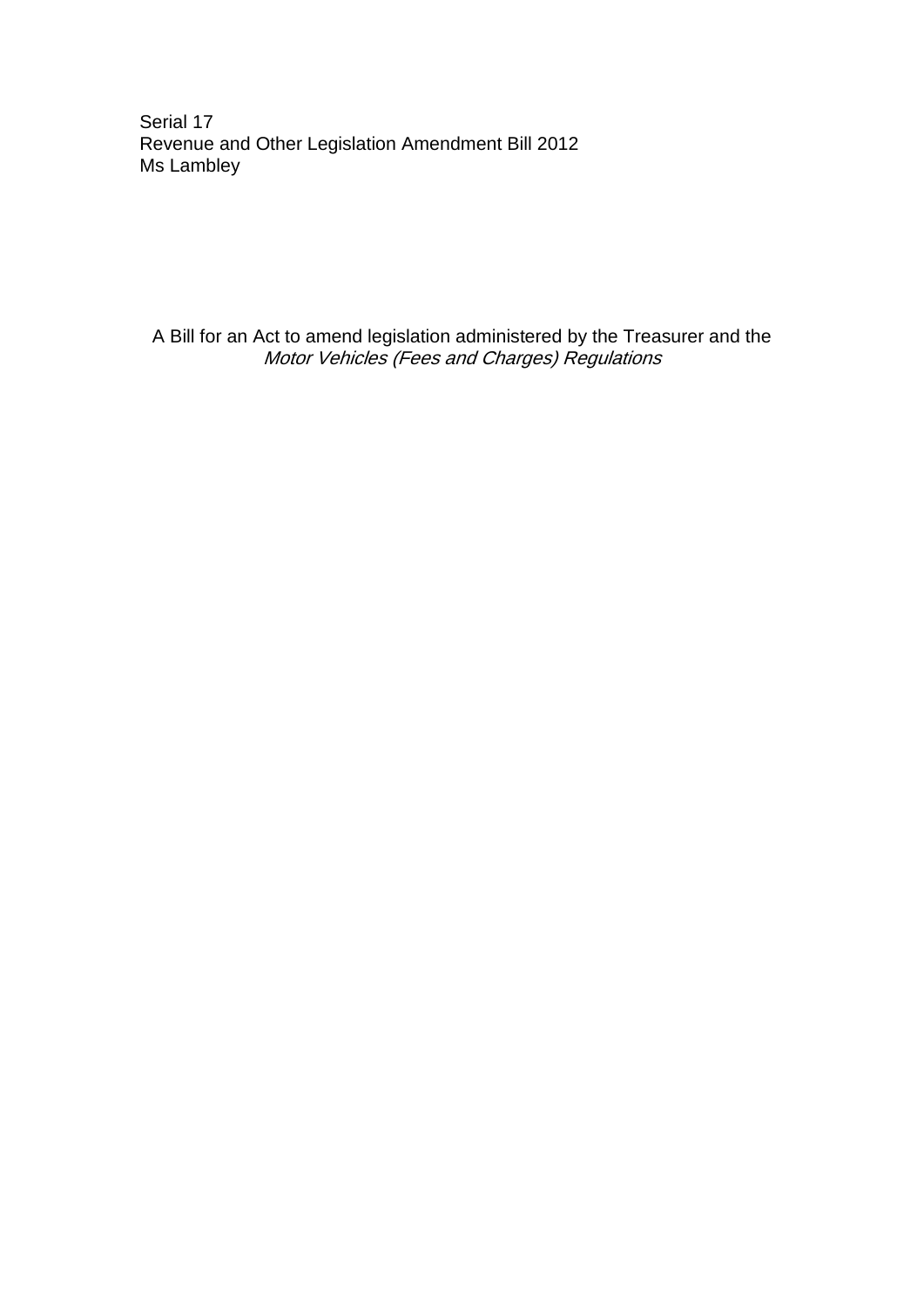### NORTHERN TERRITORY OF AUSTRALIA

### REVENUE AND OTHER LEGISLATION AMENDMENT ACT 2012

Act No. [ ] of 2012 \_\_\_\_\_\_\_\_\_\_\_\_\_\_\_\_\_\_\_\_

\_\_\_\_\_\_\_\_\_\_\_\_\_\_\_\_\_\_\_\_

# Table of provisions

| Part 1              | <b>Preliminary matters</b>                                                              |  |  |  |
|---------------------|-----------------------------------------------------------------------------------------|--|--|--|
| 1<br>$\overline{2}$ |                                                                                         |  |  |  |
| Part 2              | <b>Amendment of Stamp Duty Act</b>                                                      |  |  |  |
| 3                   |                                                                                         |  |  |  |
| 4                   |                                                                                         |  |  |  |
| 5                   |                                                                                         |  |  |  |
| 6                   |                                                                                         |  |  |  |
| 7                   |                                                                                         |  |  |  |
| 8                   |                                                                                         |  |  |  |
|                     | Reassessments in relation to first home owner grant<br>90A                              |  |  |  |
| 9                   |                                                                                         |  |  |  |
|                     | Transitional matters for Revenue and Other<br>Part 10<br>Legislation Amendment Act 2012 |  |  |  |
|                     | 106<br>Changes to home incentive schemes under Part 5, Division 2                       |  |  |  |
| Part 3              | <b>Amendment of First Home Owner Grant</b><br>Act                                       |  |  |  |
| 10                  |                                                                                         |  |  |  |
| 11                  |                                                                                         |  |  |  |
| 12                  |                                                                                         |  |  |  |
| 13                  |                                                                                         |  |  |  |
| 14                  |                                                                                         |  |  |  |
|                     | Amount of grant<br>18                                                                   |  |  |  |
| 15                  |                                                                                         |  |  |  |

54 Application of section 18 after 4 December 2012

### Part 4 Amendment of Motor Vehicles (Fees and Charges) Regulations

| 16 |  |
|----|--|
| 17 |  |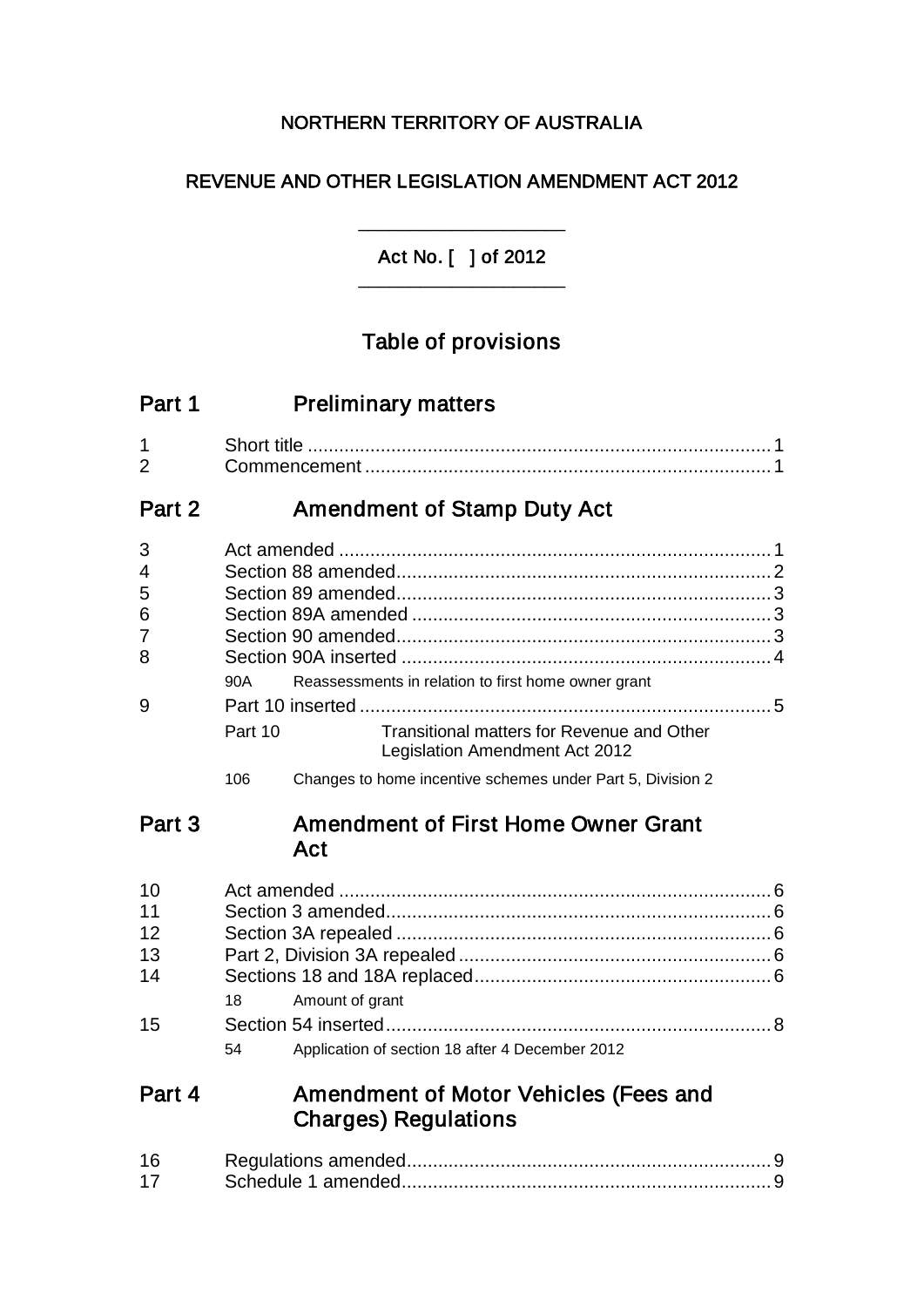# Part 5 Expiry of Act

| 1۶ |  |  |
|----|--|--|
|    |  |  |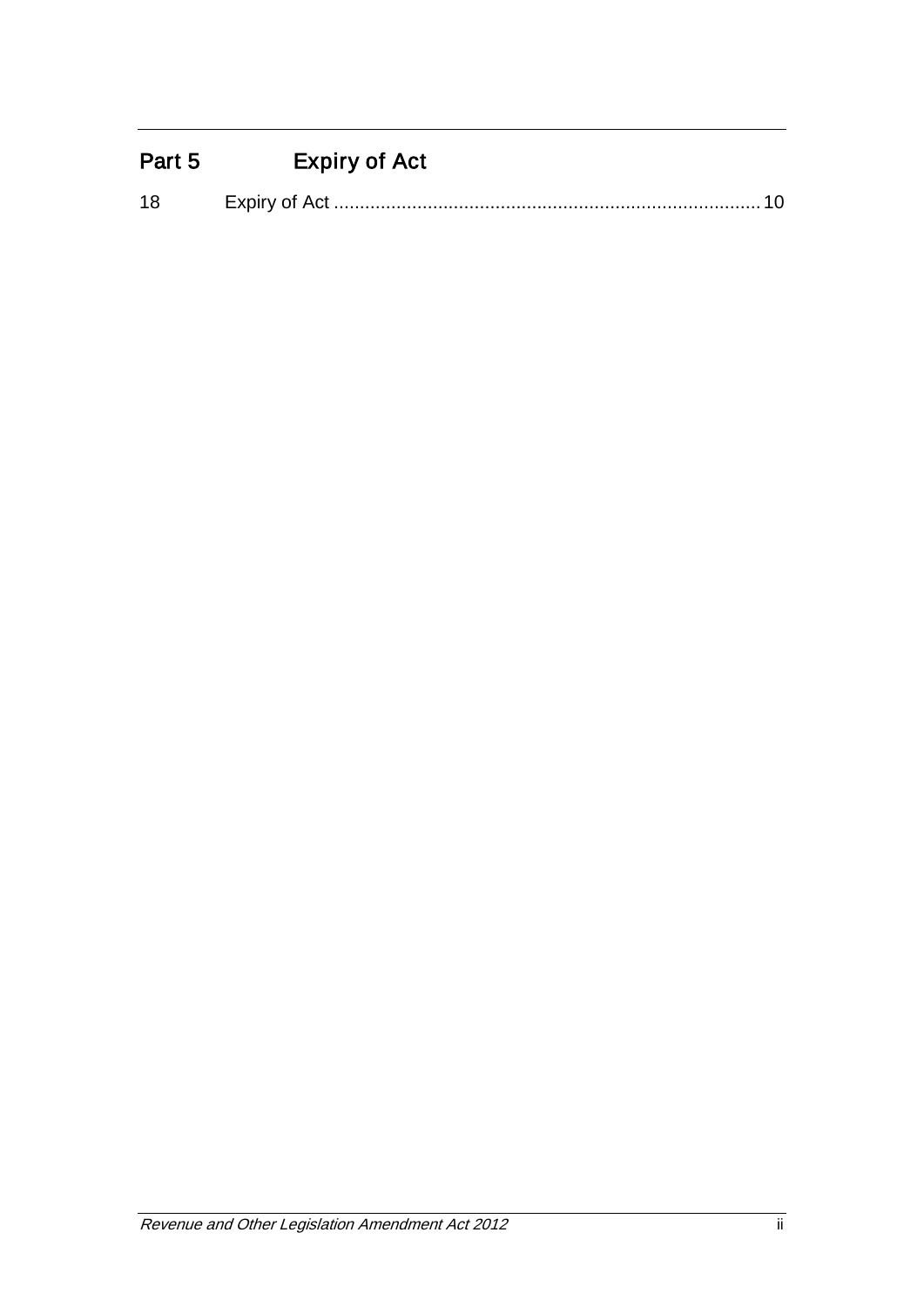

## NORTHERN TERRITORY OF AUSTRALIA \_\_\_\_\_\_\_\_\_\_\_\_\_\_\_\_\_\_\_\_

### Act No. [ ] of 2012 \_\_\_\_\_\_\_\_\_\_\_\_\_\_\_\_\_\_\_\_

An Act to amend legislation administered by the Treasurer and the Motor Vehicles (Fees and Charges) Regulations

> [Assented to [ ] 2012] [Second reading [ ] 2012]

### The Legislative Assembly of the Northern Territory enacts as follows:

### Part 1 **Preliminary matters**

### 1 Short title

This Act may be cited as the Revenue and Other Legislation Amendment Act 2012.

### 2 Commencement

- (1) Parts 2 and 3 are taken to have commenced on 4 December 2012.
- (2) Part 4 commences on 1 January 2013.
- (3) The remaining provisions of this Act commence on the day on which the Administrator's assent to this Act is declared.

### Part 2 Amendment of Stamp Duty Act

| Act amended<br>3 |
|------------------|
|                  |

This Part amends the Stamp Duty Act.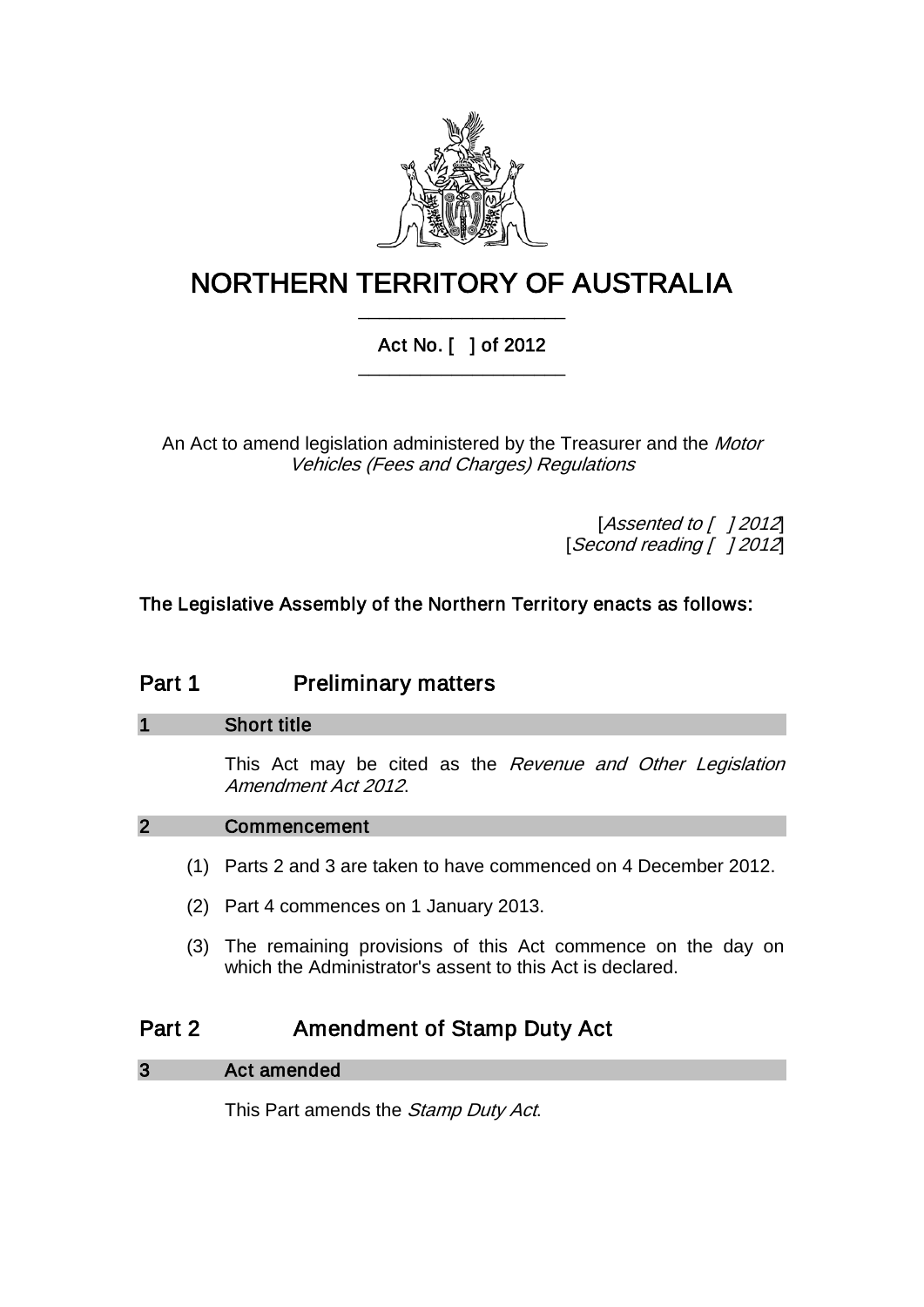### 4 Section 88 amended

(1) Section 88(1), definition off-the-plan contract

omit

(2) Section 88(1)

insert (in alphabetical order)

first home owner grant, see section 3 of the First Home Owner Grant Act.

off-the-plan contract means a contract for the purchase of a home that has not been previously occupied or sold as a place of residence on a proposed lot on a plan of any of the following kinds, whether or not the plan is registered in the land register under the Land Title Act:

- (a) a plan of subdivision as defined in section 4 of the Land Title Act;
- (b) a plan of survey as defined in section 4 of the Land Title Act,
- (c) a units plan as defined in section  $4(1)$  of the Unit Titles Act,
- (d) a plan of any other kind (however described) that is defined in another Act and prescribed by regulation as a plan for this definition.
- (3) Section 88(1), definitions Australian citizen, permanent resident and *residential property*, after "see"

insert

section 3 of

(4) Section 88(1), definition home, after "see"

insert

section 4 of

(5) Section 88(1), definition *principal place of residence rebate*, paragraph (b)

omit, insert

(b) the following: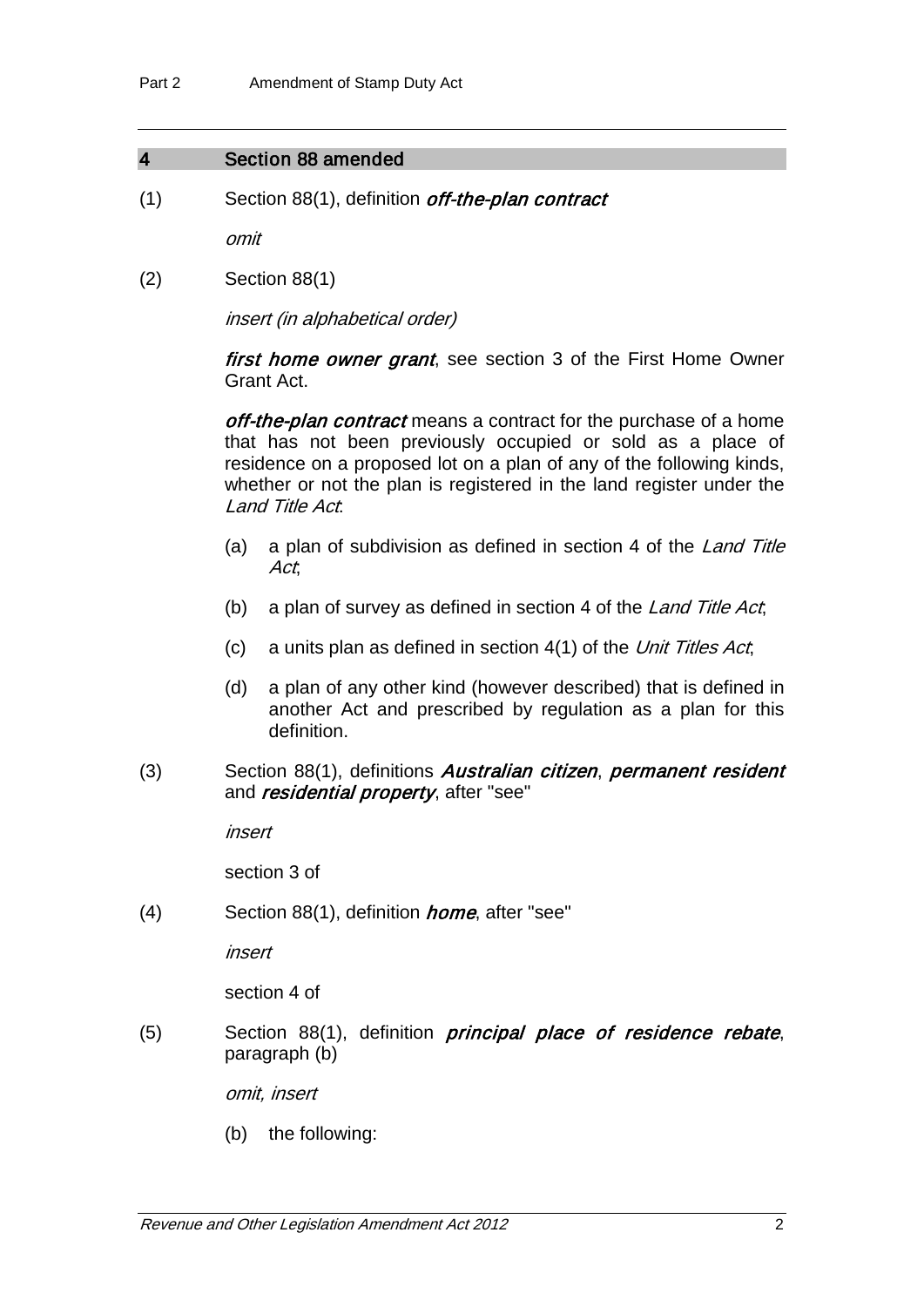- (i) for a conveyance that was first executed before 4 December 2012 – \$3 500;
- (ii) for a conveyance that is first executed on or after 4 December 2012 – \$7 000.

#### 5 Section 89 amended

Before section 89(1)

insert

(1A) This section does not apply in relation to a conveyance that was first executed on or after 4 December 2012.

#### 6 Section 89A amended

After section 89A(1)(g)

insert

(ga) the conveyee or conveyees have not been paid, are not entitled to, and will not become entitled to, a first home owner grant in relation to the conveyance or the construction of a home on the land; and

### 7 Section 90 amended

 $(1)$  Section  $90(1)(f)$ ,  $(3)$  and  $(4)$ , after "occupy a"

insert

qualifying

(2) After section 90(1)(f)

insert

- (fa) the conveyee or conveyees have not been paid, are not entitled to, and will not become entitled to, a first home owner grant in relation to the conveyance or the construction of a home on the land; and
- (3) After section 90(9)

insert

(10) In this section:

qualifying home means the following: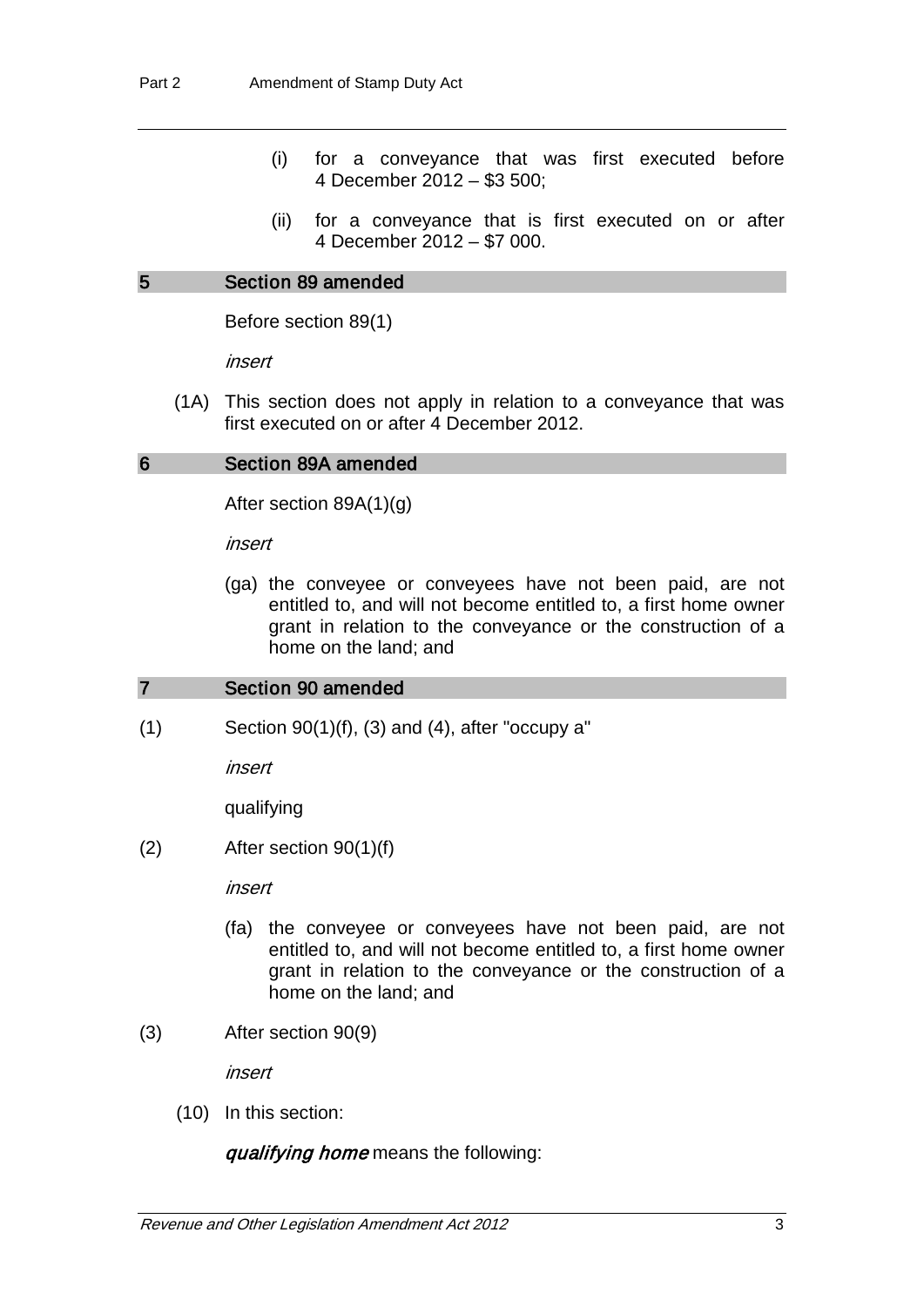- (a) for a conveyance that was first executed before 4 December 2012 – a home;
- (b) for a conveyance that is first executed on or after 4 December 2012 – a new home as defined in section 18(5) of the First Home Owner Grant Act.

### 8 Section 90A inserted

After section 90

insert

### 90A Reassessments in relation to first home owner grant

- (1) This subsection applies if:
	- (a) duty on a conveyance of land was assessed on the basis that the conveyee or conveyees were entitled to the senior, pensioner and carer concession or the principal place of residence rebate; and
	- (b) the Commissioner subsequently authorises payment to the conveyee or conveyees of a first home owner grant in relation to the conveyance or the construction of a home on the land.
- (2) If subsection (1) applies, the Commissioner must reassess duty on the conveyance on the basis that the conveyee or conveyees were not entitled to the senior, pensioner and carer concession or the principal place of residence rebate.
- (3) This subsection applies if:
	- (a) duty on a conveyance of land was assessed on the basis that the conveyee or conveyees were not entitled to the senior, pensioner and carer concession or the principal place of residence rebate because they would become entitled to a first home owner grant in relation to the conveyance or the construction of a home on the land; and
	- (b) the conveyee or conveyees do not become entitled to a first home owner grant in relation to the conveyance or construction.
- (4) If subsection (3) applies, the Commissioner:
	- (a) must on application by the conveyee or conveyees; or
	- (b) may on the Commissioner's own initiative;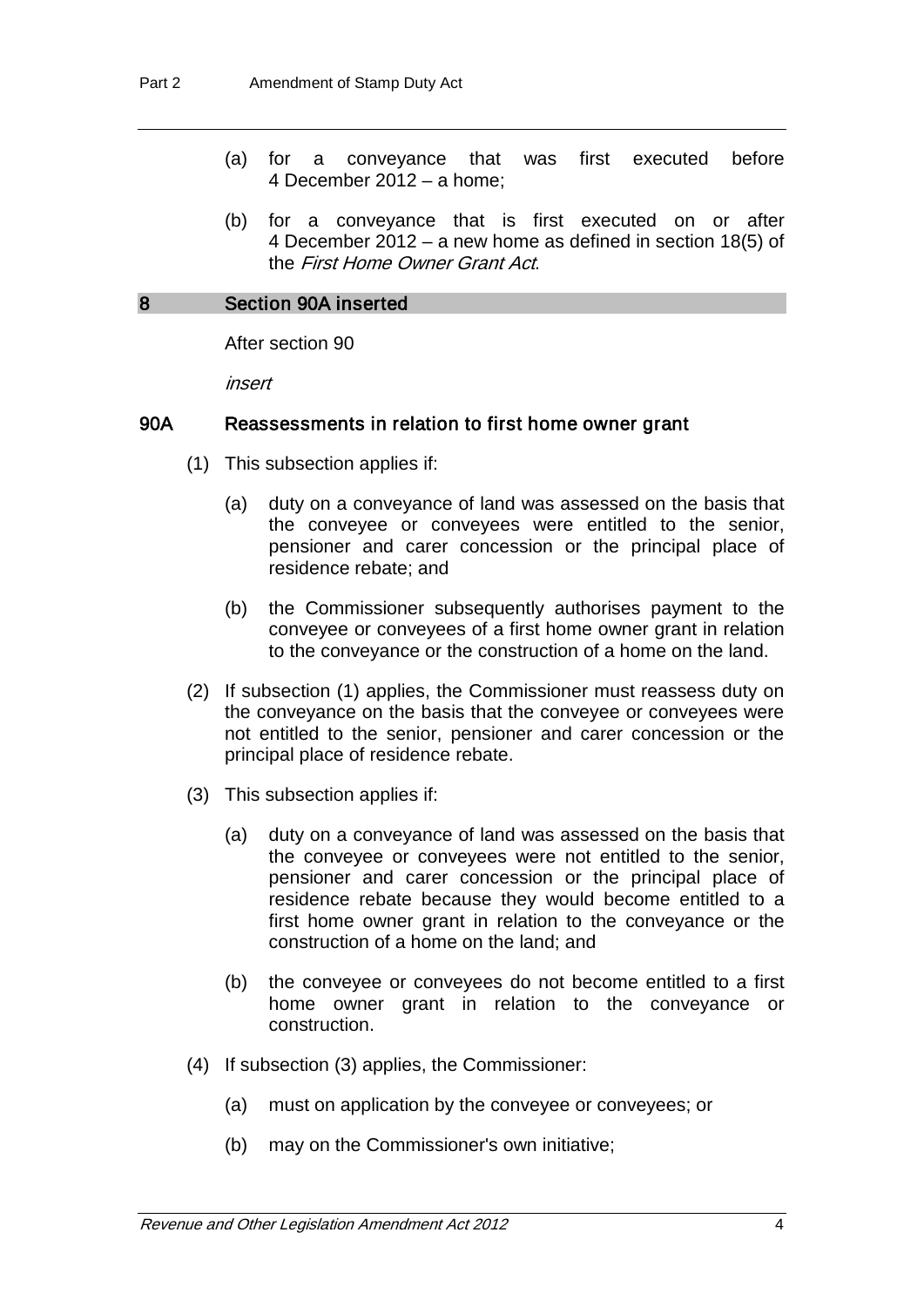reassess duty on the conveyance on the basis that the conveyee or conveyees are not entitled to, and will not become entitled to, a first home owner grant.

- (5) Subsections (2) and (4) apply even if the time limit for reassessment under the Taxation Administration Act has passed.
- (6) If, as a result of a reassessment under subsection (2), the conveyee or conveyees are liable to pay duty on the conveyance, the Commissioner may credit all or part of the first home owner grant payable to them against their liability arising under that reassessment.

### 9 Part 10 inserted

After section 105

insert

### Part 10 Transitional matters for Revenue and Other Legislation Amendment Act 2012

### 106 Changes to home incentive schemes under Part 5, Division 2

- (1) This section applies to a conveyance of land if:
	- (a) the conveyance replaces an earlier conveyance, first executed before 4 December 2012, of the same or substantially similar land; or
	- (b) the conveyees entered into a contract or option, before 4 December 2012, to purchase the same or substantially similar land; or
	- (c) the conveyor had an option, granted before 4 December 2012, to require the conveyees to purchase the same or substantially similar land.
- (2) If this section applies to a conveyance:
	- (a) the amount of the principal place of residence rebate for the conveyance is equal to the lesser of:
		- (i) the total amount of duty assessed as payable on the conveyance; or
		- (ii) \$3 500; and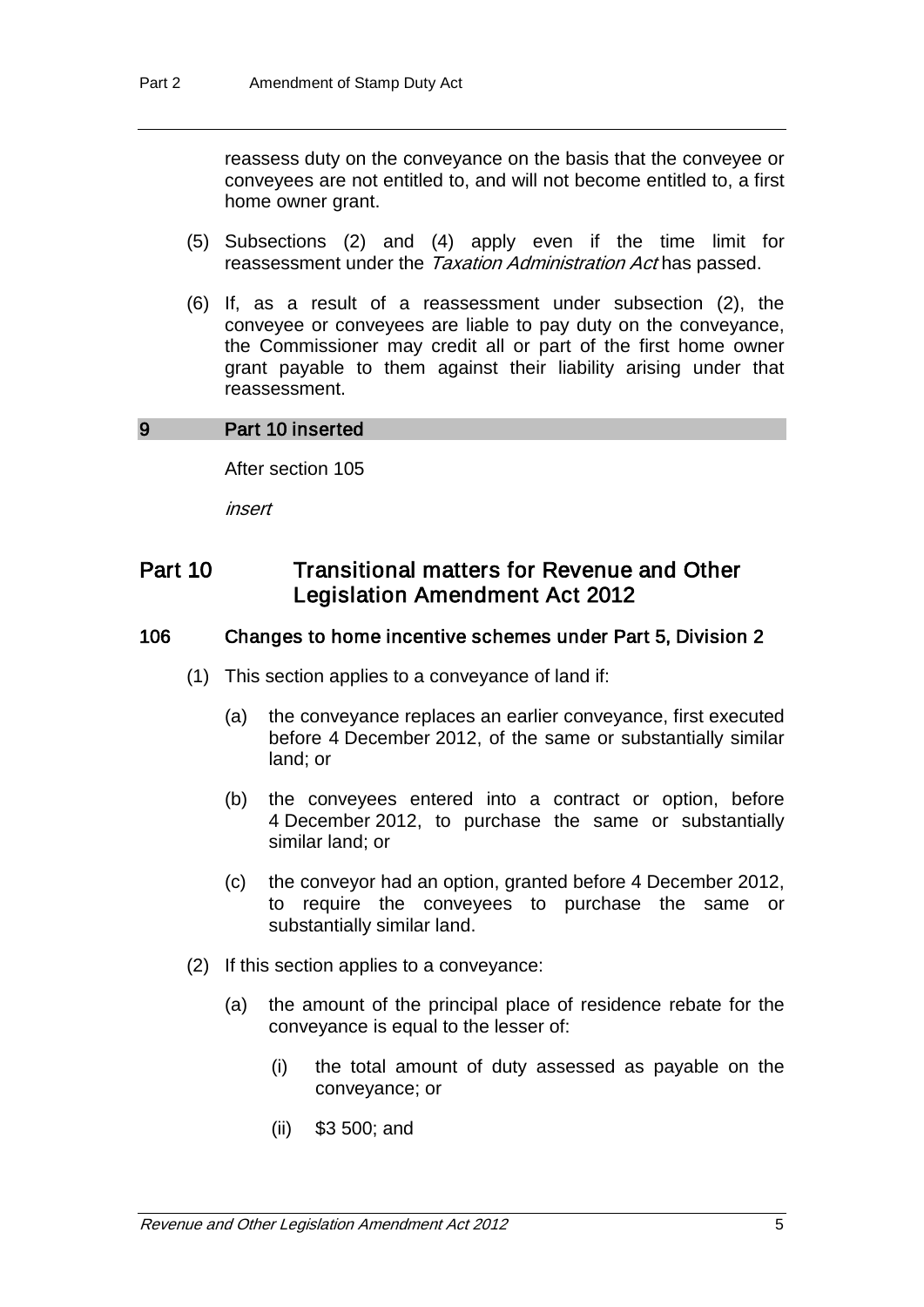- (b) section 89 applies in relation to the conveyance despite section 89(1A); and
- (c) a home on the land or to be built on the land is a qualifying home for section 90 (whether or not it is a new home).

### Part 3 Amendment of First Home Owner Grant Act

### 10 Act amended

This Part amends the *First Home Owner Grant Act*.

### 11 Section 3 amended

Section 3, definition *threshold amount* 

omit, insert

threshold amount, for an eligible transaction, means:

- (a) if the commencement date for the transaction is before 4 December 2012 – \$750 000; or
- (b) if the commencement date for the transaction is on or after 4 December 2012 – \$600 000.

#### 12 Section 3A repealed

Section 3A

repeal

#### 13 Part 2, Division 3A repealed

Part 2, Division 3A

repeal

#### 14 Sections 18 and 18A replaced

Sections 18 and 18A

repeal, insert

### 18 Amount of grant

- (1) The amount of a first home owner grant is the lesser of the following:
	- (a) the amount of consideration actually paid for the eligible transaction;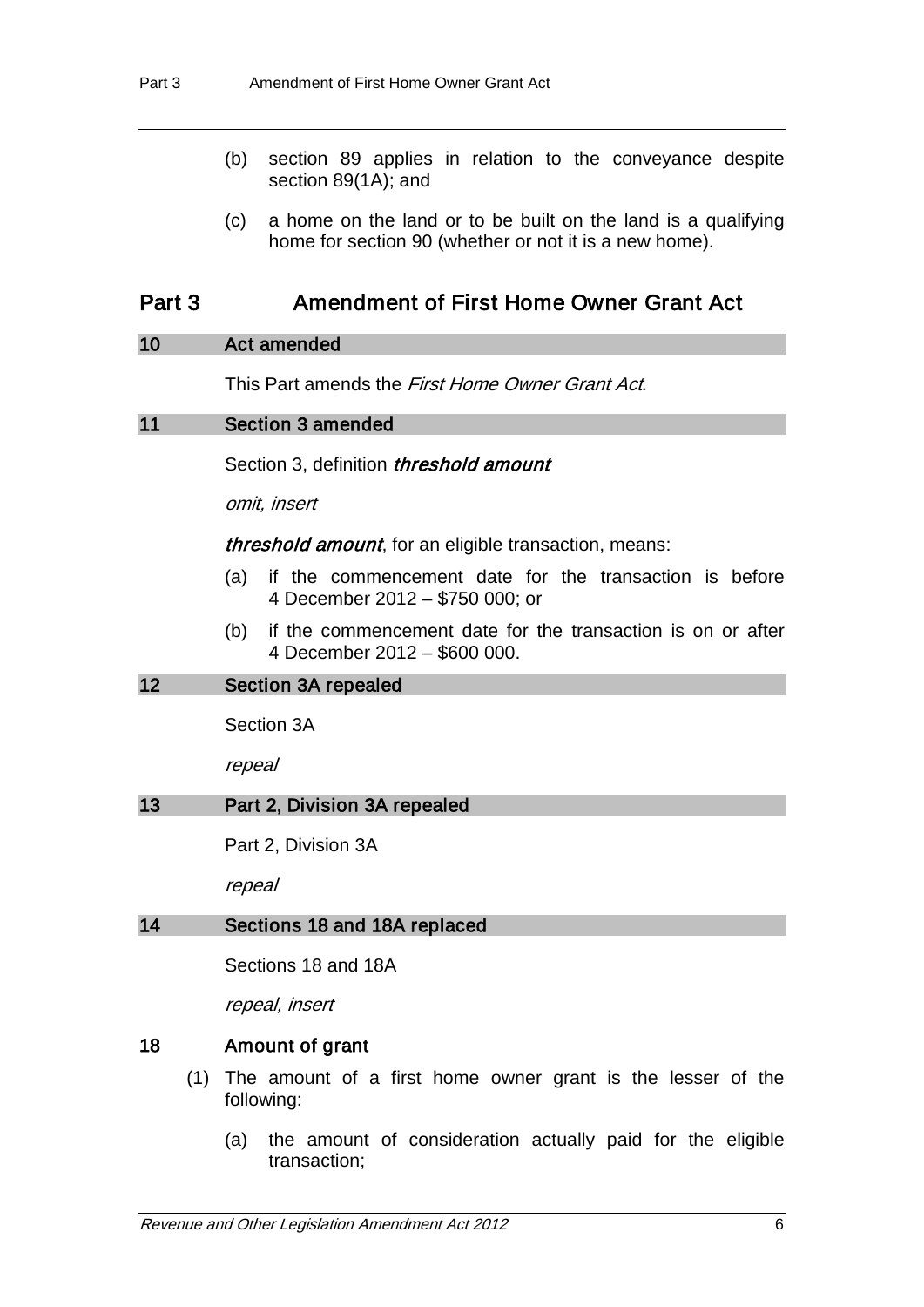- (b) the amount applying under subsection (2) or (3).
- (2) If the commencement date for the transaction is before 4 December 2012, the amount for subsection (1)(b) is \$7 000.
- (3) If the commencement date for the transaction is on or after 4 December 2012, the amount for subsection (1)(b) is:
	- (a) if the home is an established home in the urban area  $-$ \$12 000; or
	- (b) otherwise \$25 000.
- (4) A home is an *established home in the urban area* if:
	- (a) the land on which the home is or will be built is, as at the commencement date for the eligible transaction, wholly within the urban area; and
	- (b) the home is not a new home.
- $(5)$  A home is a *new home* if:
	- (a) the home has not been previously occupied or sold as a place of residence; or
	- (b) all of the following apply:
		- (i) the home is the subject of a contract for the purchase of the home;
		- (ii) the sale of the home is, under the  $A$  New Tax System (Goods and Services Tax) Act 1999 (Cth), a taxable supply as a sale of new residential premises as defined in section 40-75(1)(b) of that Act;
		- (iii) the home has not, since being renovated, been occupied or sold as a place of residence.

Note for subsection (5)(b)(ii)

Under section 40-75(1)(b) of the A New Tax System (Goods and Services Tax) Act 1999 (Cth), new residential premises includes residential premises that have been created through substantial renovations of a building.

(6) In this section:

#### urban area means:

- (a) the Municipalities of Darwin, Palmerston and Litchfield and the Shire of Wagait; and
- (b) the prescribed area for the *Darwin Rates Act*; and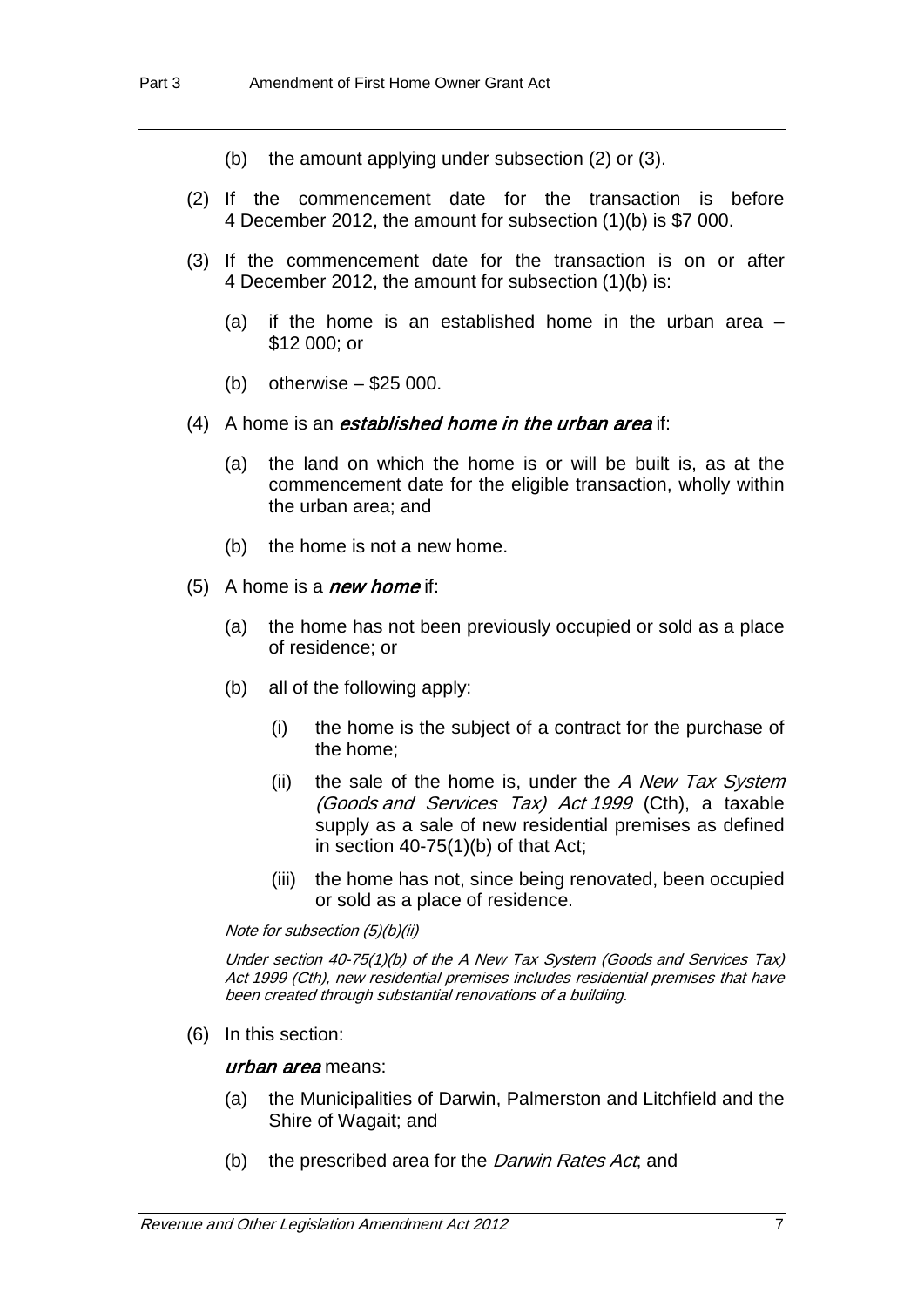- (c) the Darwin Waterfront Precinct specified under section 4 of the *Darwin Waterfront Corporation Act*; and
- (d) any other area prescribed by regulation.

#### 15 Section 54 inserted

After section 53

insert

#### 54 Application of section 18 after 4 December 2012

- (1) This section applies to an eligible transaction that is a contract for the purchase of a home if:
	- (a) the contract replaces a contract to purchase the same or a substantially similar home that was made before 4 December 2012; or
	- (b) the purchaser had an option to purchase the same or a substantially similar home that was granted before 4 December 2012; or
	- (c) the vendor had an option to require the purchaser to purchase the same or a substantially similar home that was granted before 4 December 2012.
- (2) This section applies in relation to an eligible transaction that is a comprehensive home building contract if:
	- (a) the contract replaces a contract to construct the same or a similar home that was made before 4 December 2012; or
	- (b) a party to the contract had a right or option to require the other party to enter into the contract that was granted before 4 December 2012.
- (3) If this section applies to an eligible transaction:
	- (a) the threshold amount for the transaction is \$750 000; and
	- (b) the amount of the first home owner grant for the transaction is the lesser of the following:
		- (i) the amount of consideration actually paid for the eligible transaction;
		- (ii) \$7,000.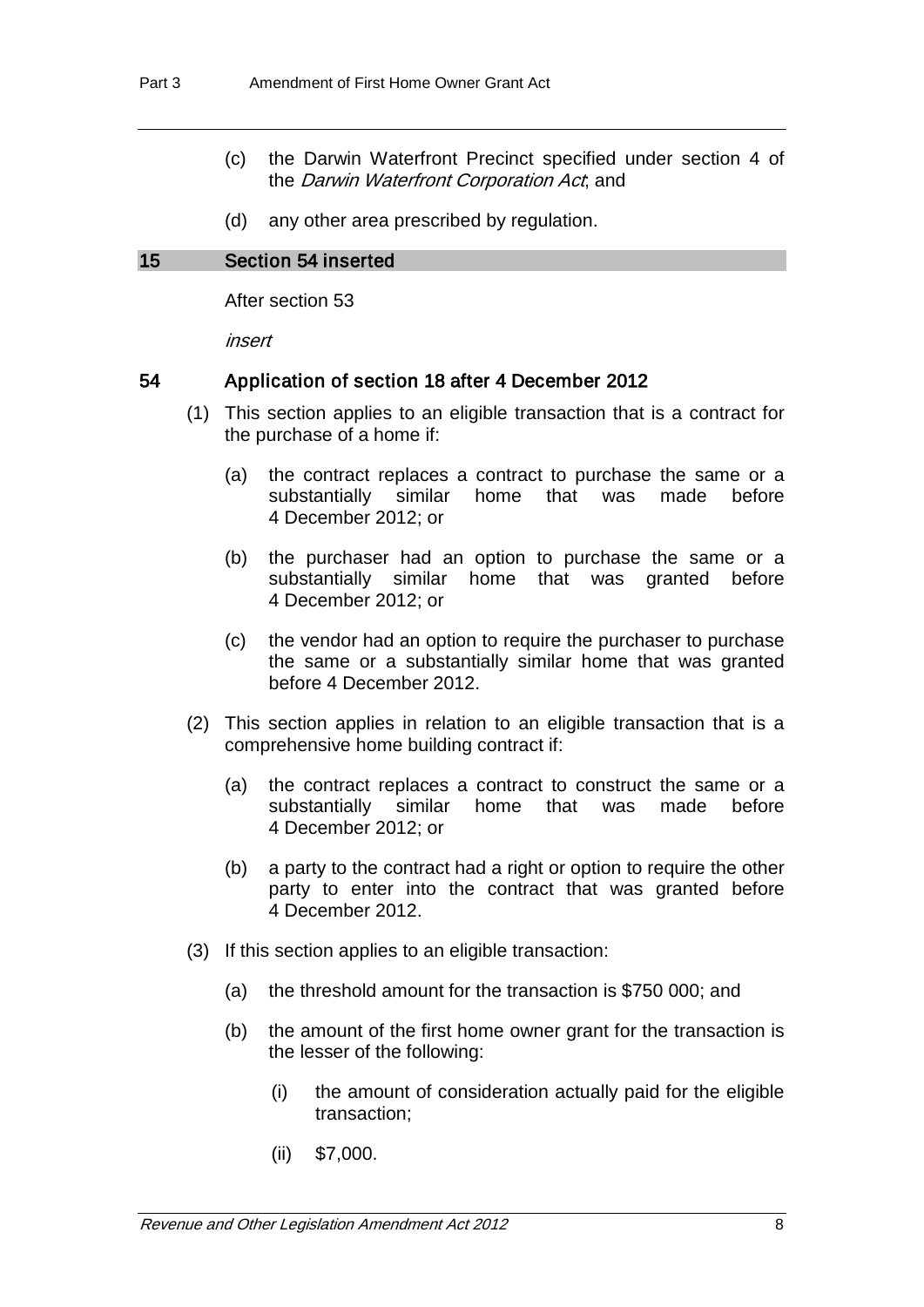### Part 4 Amendment of Motor Vehicles (Fees and Charges) Regulations

### 16 Regulations amended

This Part amends the Motor Vehicles (Fees and Charges) Regulations.

#### 17 Schedule 1 amended

Schedule 1, Part 2, Item 2

omit, insert

2 Registration or renewal of registration of motor vehicles or trailers (other than those vehicles for which another fee is prescribed by this Schedule or Schedule 2)

| (a) | capacity | motor vehicles (other than<br>motor cycles) with engine                                                             | 13(1) |                                    |
|-----|----------|---------------------------------------------------------------------------------------------------------------------|-------|------------------------------------|
|     | (i)      | not greater than 1 L                                                                                                |       | 30 per<br>500 ml and<br>any excess |
|     | (ii)     | greater than 1 L but not<br>greater than 2 L                                                                        |       | 32 per<br>500 ml and<br>any excess |
|     | (iii)    | greater than 2 L but not<br>greater than 3 L, except<br>engines with more than<br>4 cylinders and rotary<br>engines |       | 130                                |
|     | (iv)     | greater than 2 L but not<br>greater than 3 L and not<br>included in<br>subparagraph (iii)                           |       | 27 per<br>500 ml and<br>any excess |
|     | (v)      | greater than 3 L but not<br>greater than 4 L                                                                        |       | 29 per<br>500 ml and<br>any excess |
|     | (vi)     | greater than 4 L but not<br>greater than 5 L                                                                        |       | 30 per<br>500 ml and<br>any excess |